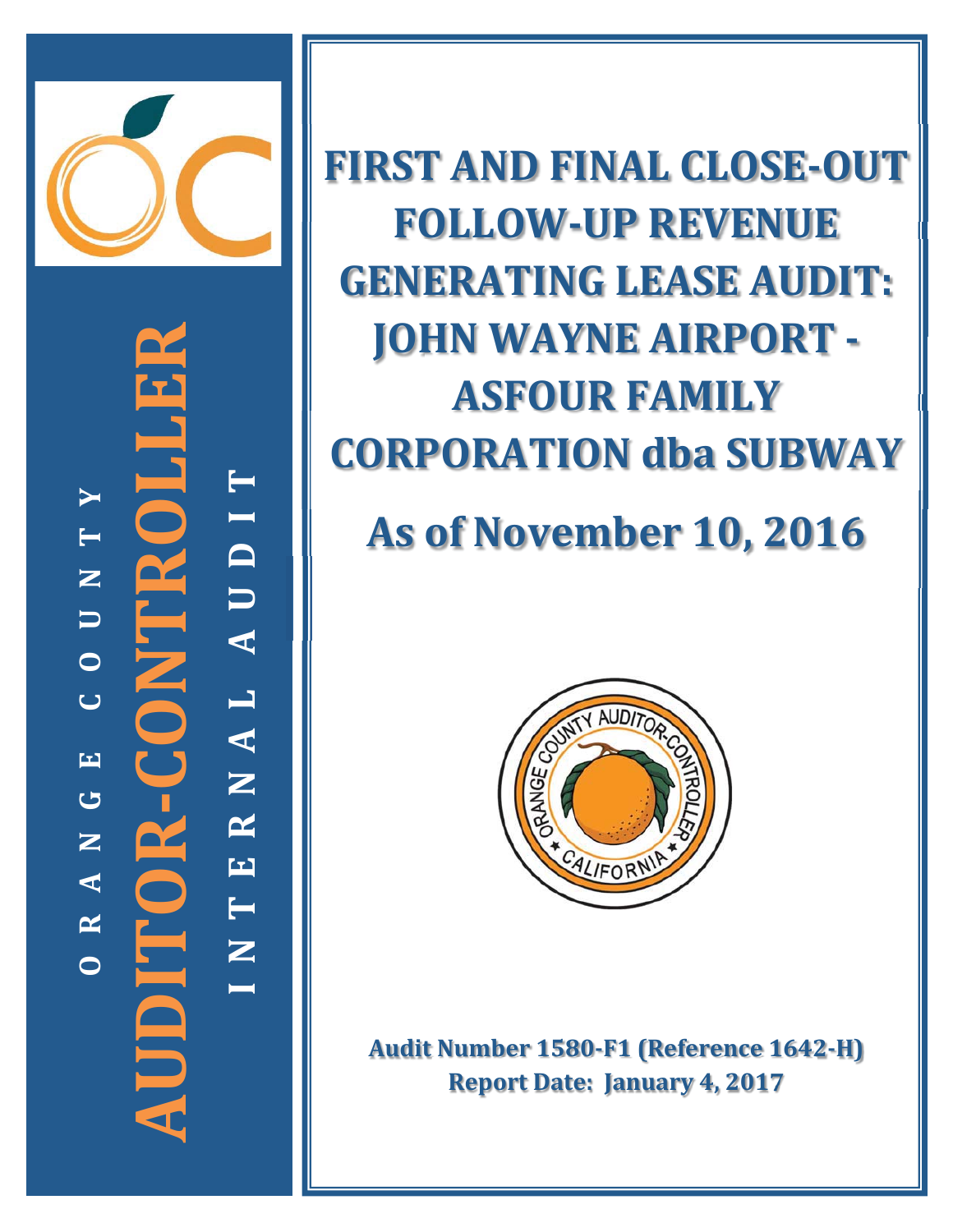

# **Eric H. Woolery, CPA Orange County AuditorǦController**

**Toni Smart, CPA Scott Suzuki, CPA, CIA, CISA Nancy N. Ishida, CPA, CIA, CISA Elizabeth Wylde, CPA**

**Director, Internal Audit Assistant Director Senior Audit Manager Audit Manager I**

**12 Civic Center Plaza, Room 200 Santa Ana, CA 92701**

**Auditor-Controller Web Site** www.ac.ocgov.com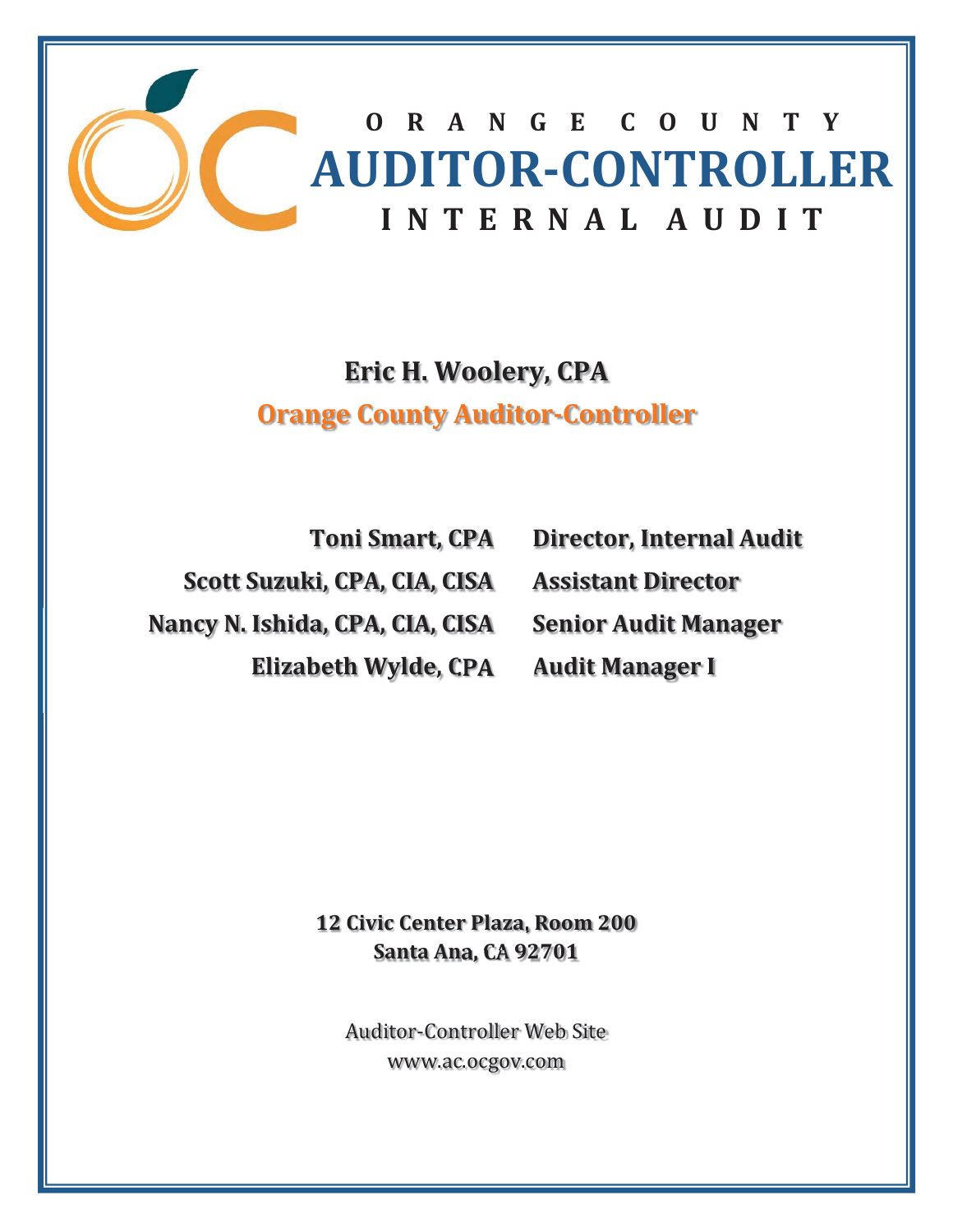

**ERIC H. WOOLERY, CPA**  AUDITOR-CONTROLLER

**Transmittal Letter** 



**January 4, 2017** 

**TO:** Barry A. Rondinella, Airport Director John Wayne Airport

**SUBJECT:** First and **Final Close-Out** Follow-Up Revenue Generating Lease Audit: John Wayne Airport – Asfour Family Corporation dba Subway, Original Audit No. 1580, Issued April 29, 2016

We have completed our First and Final Close-Out Follow-Up Revenue Generating Lease Audit of John Wayne Airport (JWA), Asfour Family Corporation dba Subway as of November 10, 2016. Our final report is attached for your review.

I submit an **Audit Status Report** quarterly to the Audit Oversight Committee (AOC) and a monthly report to the Board of Supervisors (BOS) where I detail any critical and significant audit findings released in reports during the prior month and the implementation status of audit recommendations as disclosed by our Follow-Up Audits. Accordingly, the results of this Follow-Up Audit will be included in future status reports to the AOC and BOS.

Toni Smart, CPA, Director Auditor-Controller Internal Audit Division

# **Attachments**

Other recipients of this report: Members, Board of Supervisors Members, Audit Oversight Committee Eric Woolery, Auditor-Controller Frank Kim, County Executive Officer Jessica Witt, Deputy Chief Operating Officer Lilly Simmering, Deputy Chief Operating Officer Courtney Wiercioch, Assistant Airport Director, JWA David Pfeiffer, Deputy Airport Director of Business Development, JWA Mariane Teschner, Deputy Airport Director of Finance & Administration, JWA Barbara Swift, Business Development Manager, JWA Christopher David, Real Property Agent, JWA Kenneth Wong, Administrative Manager II, JWA Assurance & Compliance Tonya Riley, Director of Satellite Accounting Operations, Auditor-Controller Vivienne Thornton, Accounting Manager II, Auditor-Controller/JWA Accounting Jessie Zhu, Accounting Manager I, Auditor-Controller/JWA Accounting Foreperson, Grand Jury Robin Stieler, Clerk of the Board of Supervisors Macias Gini & O'Connell LLP, County External Auditor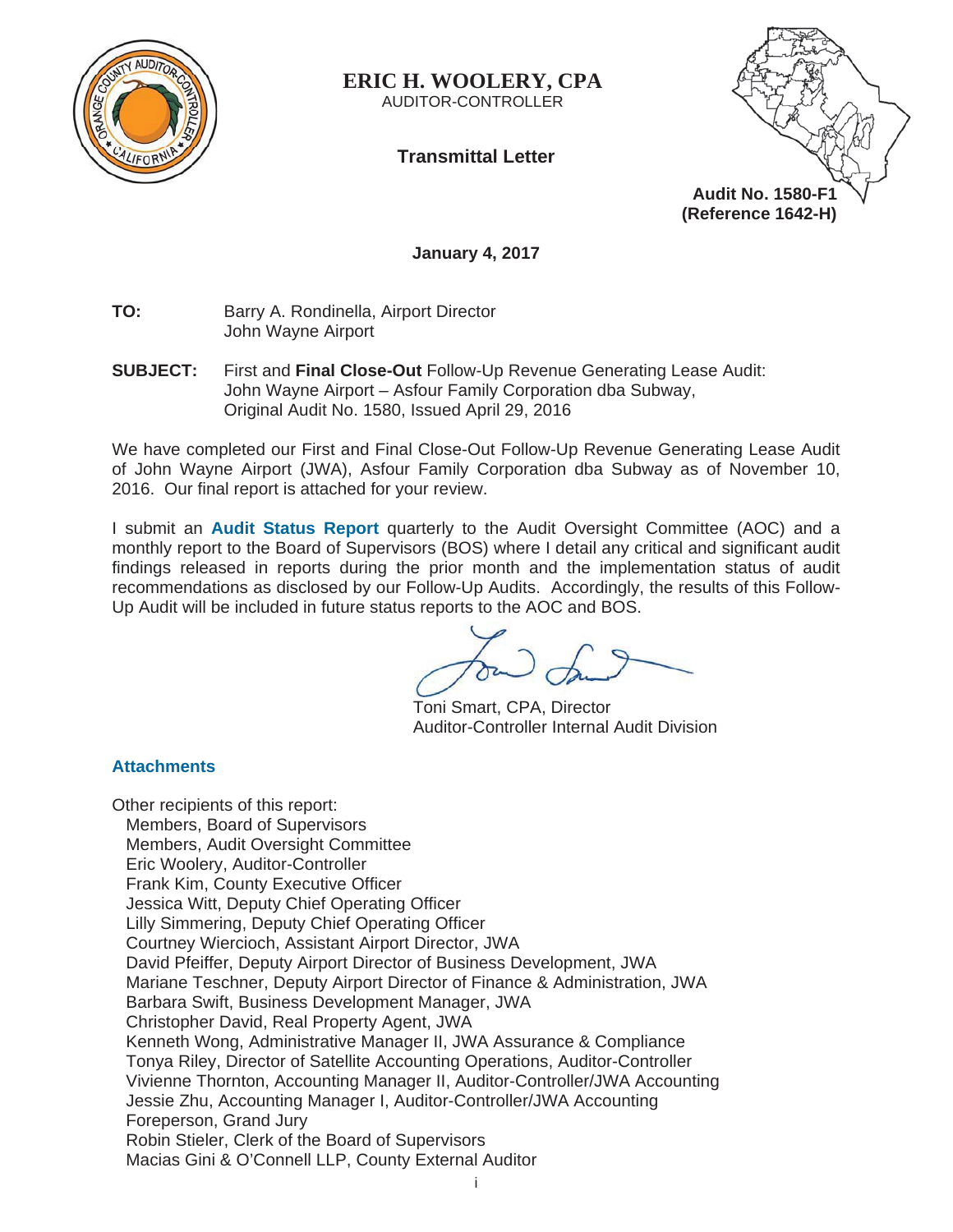

# *First and Final Close-Out Follow-Up Revenue Generating Lease Audit: John Wayne Airport, Asfour Family Corporation dba Subway Audit No. 1580-F1 (Reference 1642-H)*

**As of November 10, 2016**

| <b>Transmittal Letter</b>        |   |
|----------------------------------|---|
| <b>Internal Auditor's Report</b> |   |
| <b>SCOPE</b>                     | 1 |
| <b>BACKGROUND</b>                | 1 |
| <b>RESULTS</b>                   | и |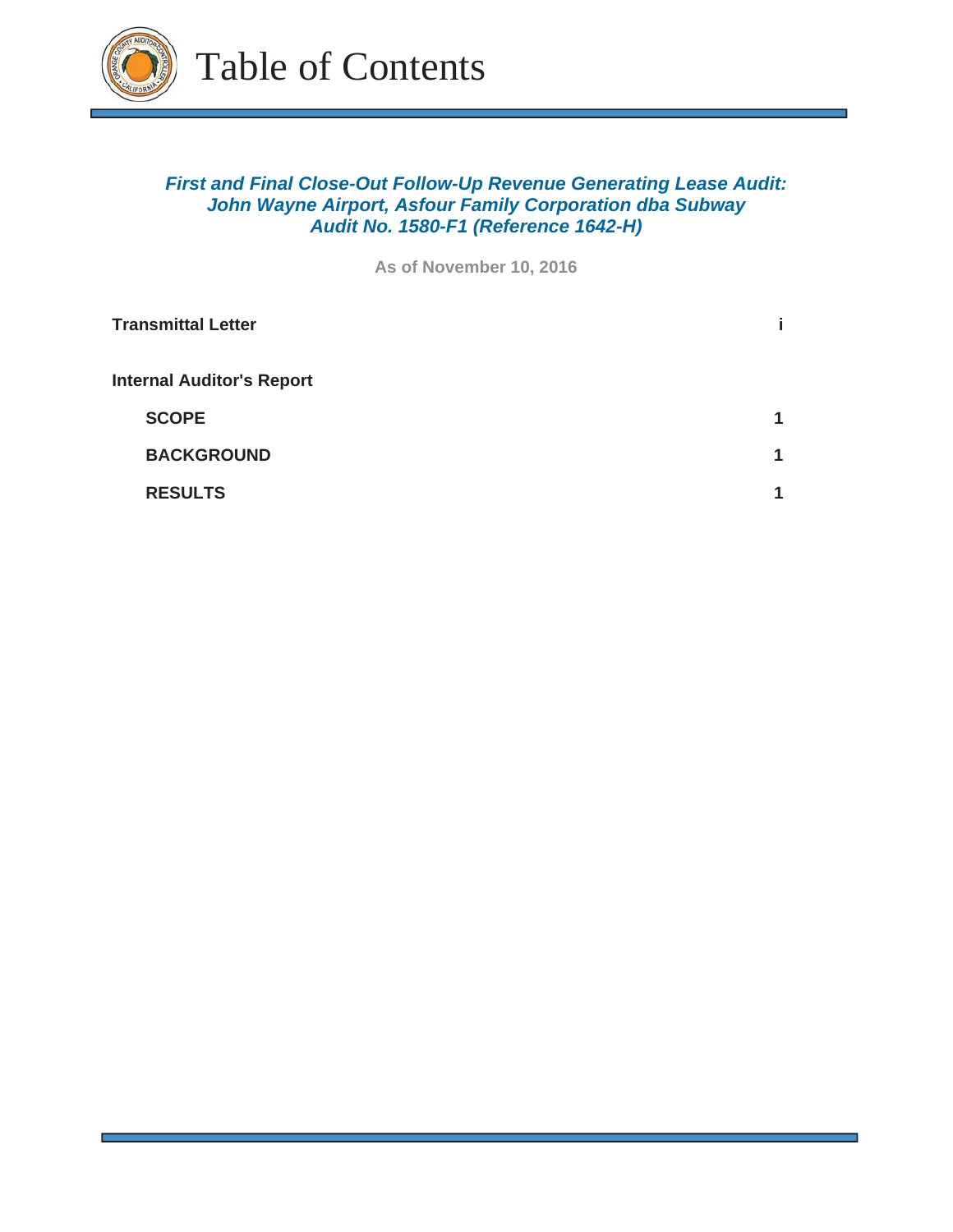

# Audit No. 1580-F1 **January 4, 2017 (Reference 1642-H)**

- TO: Barry A. Rondinella, Airport Director John Wayne Airport
- FROM: Toni Smart, CPA, Director Auditor-Controller Internal Audit Division
- SUBJECT: First and **Final Close-Out** Follow-Up Revenue Generating Lease Audit: John Wayne Airport – Asfour Family Corporation dba Subway, Original Audit No. 1580, Issued April 29, 2016

#### **SCOPE**

We have completed a First and Final Close-Out Follow-Up of the Revenue Generating Lease Audit for John Wayne Airport (JWA) – Asfour Family Corporation dba Subway (Subway). Our audit was limited to reviewing actions taken as of November 10, 2016, to implement the **two (2) recommendations** from our original audit.

#### **BACKGROUND**

The original audit reviewed whether Subway's records adequately supported its monthly gross receipts reported to the County. During the original audit, Subway reported approximately **\$1.2 million** in gross receipts and rent paid to the County was **\$194,054.** The original audit identified **two (2) Control Findings** related to untimely review and reconciliation of the Statement of Gross Receipts and unauthorized audit report type, and untimely submission of audited Statements of Gross Receipts.

#### **RESULTS**

Our First Follow-Up Audit found that JWA **implemented the two (2) recommendations** from the original audit. Because the two (2) recommendations were implemented, **this report represents the final close-out of the original audit.**

Based on our First Follow-Up Audit, the following is the implementation status of the two (2) original recommendations:

#### **Finding No. 1 – Untimely Review and Reconciliation of the Statement of Gross Receipts and Unauthorized Audit Report Type (Control Finding)**

#### **Recommendation No. 1**

We recommend JWA reconcile the annual audited Statement of Gross Receipts to the gross receipts submitted to the County in a timely manner and ensure the type of auditor's report complies with the lease agreement. We further recommend JWA monitor financial statement submission due dates to ensure the lessee complies with the terms of the lease agreement.